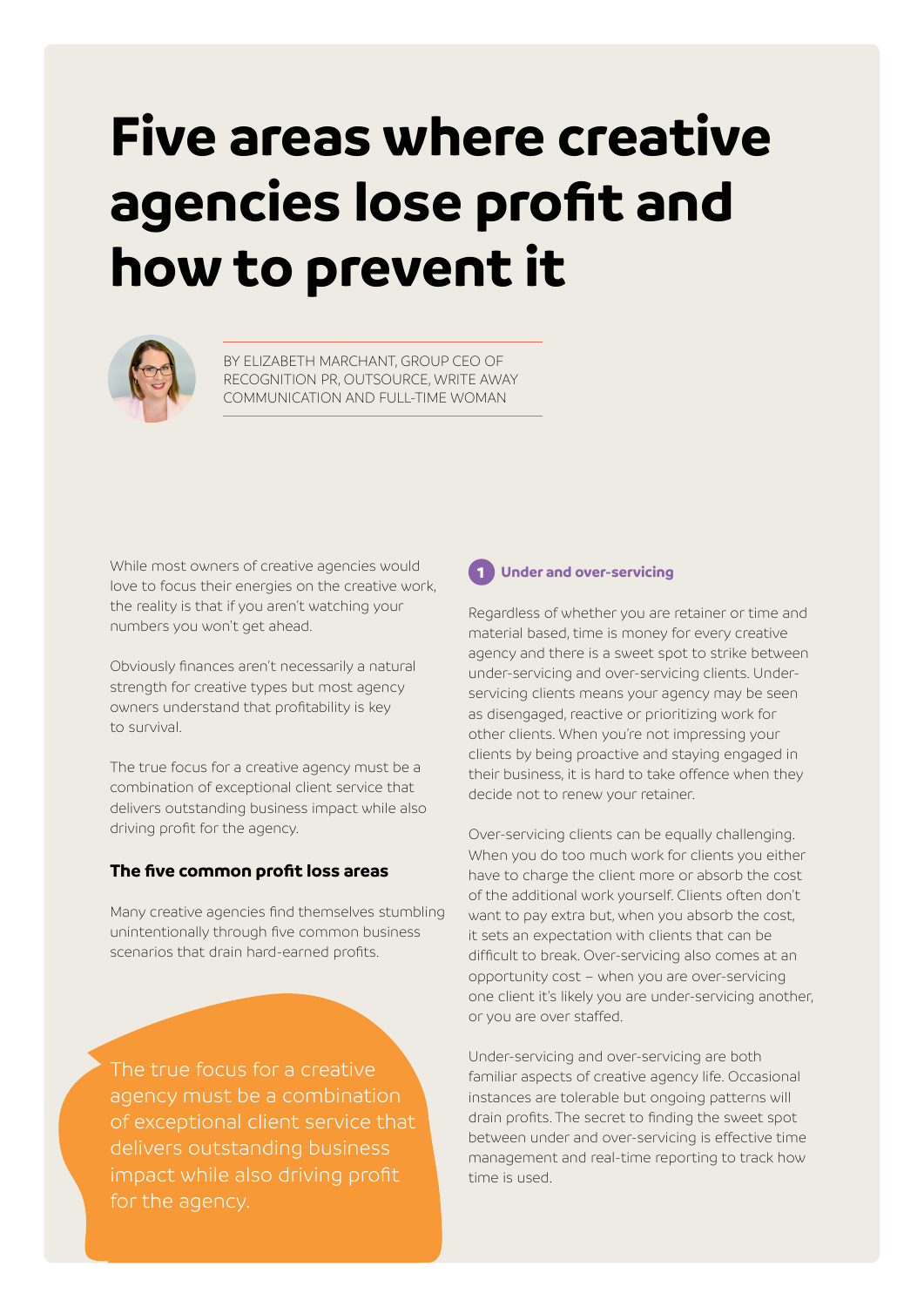# 2 **Capacity management**

Effectively managing capacity, or utilization, across your agency team is critical to sustain profitability. Capacity management is a delicate four-way balance to strike between:

- **1.** client demand for services,
- **2.** time available within the agency team to support the demand,
- **3.** the cost to the agency of delivering those services and
- **4.** the fees paid by the client for those services.

Low capacity teams are problems for creative agencies because teams with extra time on their hands are a cost to the agency. Similarly, teams that are over-capacity are also challenging. There is burnout risk and over-capacity teams generally need to work longer hours or hire extra (expensive) contractors to keep pace with client demand.

Creative agencies need systems to monitor the number of hours an employee has available to work each day and the number of hours they actually work to deliver client services.

## **Cost tracking and charging**

Creative agencies frequently incur costs on behalf of clients, which are budgeted elements of the job or project. All too quickly, those costs can mount up and spiral beyond what was forecast due to them coming in from a range of sources. To preserve profitability, it's critical for creative agencies to have systems that let staff accurately quote on client projects, track actual costs against estimates, identify out-of-pocket expenses early, gain insights to where time is being utilized and be able to invoice quickly and easily.

## 4 **Client turnover**

The world's most successful, profitable agencies have a laser focus on client retention. DDB was once infamously reported as having a ['98 or 99 per cent'](https://www.proposify.com/blog/agency-client-retention-strategy) retention rate year-over-year. Why the focus on

retention? Because finding new clients is expensive and takes time. Time, money and agency resources are taken offline to build a target database, run lead generation campaigns, prepare pitches and, if all goes well, onboard new clients. Agencies that have healthy relationships with their existing clients build up a better understanding of their client's business, which helps improve deliverables and identify opportunities to build more work. Agencies that burn through their client database each year invariably find themselves losing profits.

## 5 **Staff turnover**

Staff turnover is a harsh reality of agency life, which significantly impacts agency profitability. Hiring and onboarding new staff to replace team members is expensive and time-consuming. There are tangible costs to managing staff turnover, including severance payments and recruitment fees. There are intangible costs too, including lost productivity, training time, lost customers, loss of focus on the strategic vision of the agency and sometimes low morale across the remaining team.

Agencies that recruit and retain good teams are almost always more successful and profitable than their competitors.

There are many ingredients to the recipe for retaining employees. The more important ingredients include managing capacity so you don't burn people out, engaging employees through nurturing a healthy culture that engenders trust, rewarding effort and outcomes, supporting teams with training and introducing tools and processes to help teams do their jobs more easily.

#### **What creative agencies can do to avoid profit loss**

The biggest improvement creative agencies can make to secure profitability is to use agency management software to run their business operations. Function Point offers a cloud-based agency management software as an all-in-one solution that helps transform losses into profits.